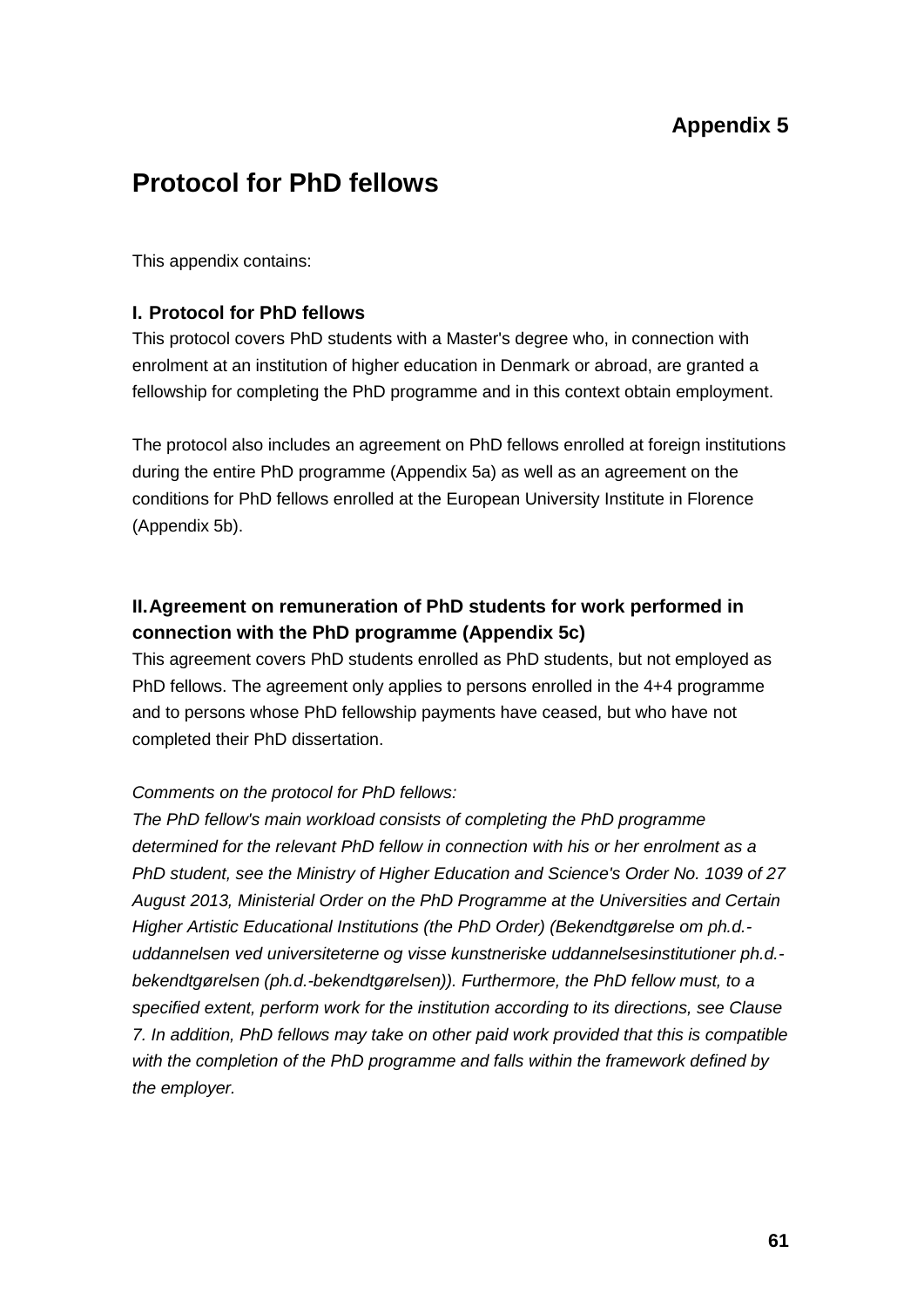*Reference is made to the following circulars:*

- *1. Circular of 18 September 2015 on the agreement on certain terms of employment of academic staff at universities (State Employer's Authority No. 044-15).*
- *2. Circular of 18 September 2015 on the agreement on certain terms of employment of academic staff involved in research activities at archives, libraries, museums etc. under the Ministry of Culture (State Employer's Authority No. 046-15).*
- *3. Circular of 18 September 2015 on the agreement on certain terms of employment of artistic/academic staff at the Royal Danish Academy of Fine Arts, Schools of Architecture, Design and Conservation, the Aarhus School of Architecture and Design School Kolding under the Ministry of Higher Education and Science (State Employer's Authority No. 045-15).*
- *4. Circular of 5 July 2010 on the job structure for academic staff at the Geological Survey of Denmark and Greenland (GEUS) (State Employer's Authority no. 02410).*
- *5. Circular of 22 September 2010 on the job structure for academic staff involved in research activities at the governmental research institutions (State Employer's Authority no. 029-10).*

### **Protocol for PhD fellows**

### **1.-(1) Scope**

The protocol covers academics employed as PhD fellows within the scope of the collective agreement.

PhD fellows are covered by the collective agreement on the terms and conditions set out in this protocol.

Employment under this protocol is conditional on the person in question:

- 1. Having obtained a Master's degree within one of the study programmes listed in Appendix A to the collective agreement; and
- 2. Being enrolled as a PhD student at an institution of higher education in Denmark.

It is normally a condition for employment that the person in question does not already hold a PhD degree.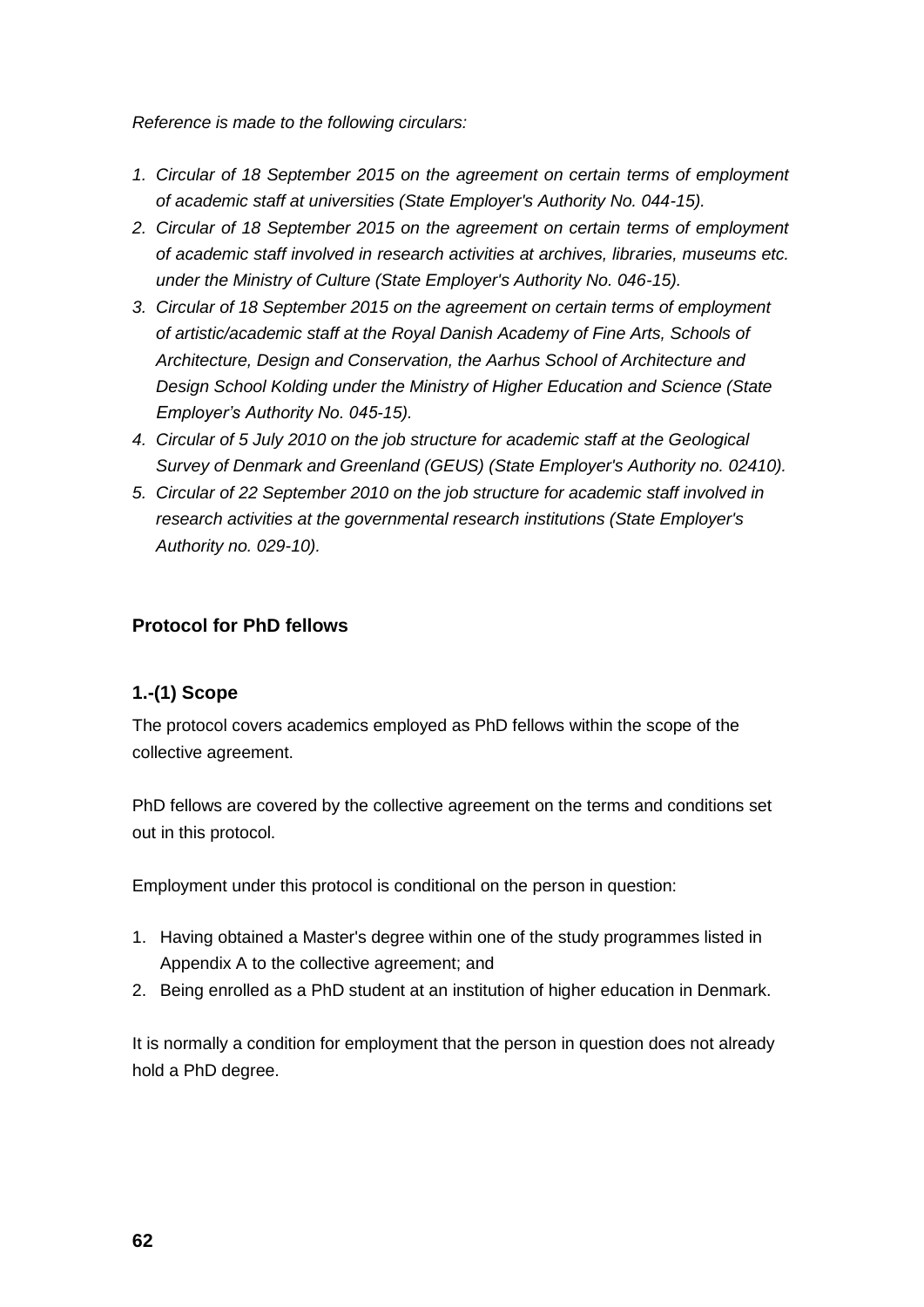#### *Comments on Clause 1:*

*Only holders of a Master's degree may be employed under this protocol. The Master's degree is deemed to have been obtained when all grades have been awarded and documentation is available therefor in the form of a diploma or another statement from the educational institution. Where the study programme is completed with the submission of a written thesis, it is sufficient, however, if preliminary approval can be produced, i.e. a statement signed by the supervisor and the external examiner indicating that the thesis will be approved. The statement must be confirmed by the educational institution.*

*Medical doctors at institutions of higher education and governmental research institutions are covered by the protocol.*

*A PhD fellow enrolled at an institution of higher education in Denmark, but who, according to his or her study plan, completes part of the programme at a foreign research institution is also covered by the protocol during the stay abroad.*

### **2.-(1) Appointment**

PhD fellowships are normally advertised.

The period of employment is a maximum of three years if the PhD programme is planned as a full-time course of study, see, however, sub-clause (2) below. However, the period of employment can never exceed the period during which the person in question is enrolled as a PhD student.

The employment terminates without special notice at the end of the employment period.

*(2)* In the event of absence due to maternity/paternity/adoption leave, the appointing authority is obliged, upon application from the employee, to extend the employment period for a period corresponding to the duration of the period of absence.

The employment period may, as a maximum, be extended by the number of weeks of absence to which the employee is entitled during maternity/paternity/adoption leave. If the employment period expires during maternity/paternity/adoption leave, the employment period is extended as a maximum by the period of time during which the employee has been on leave in the employment period. The extension of the employment period is not commenced until at the end of the period of leave.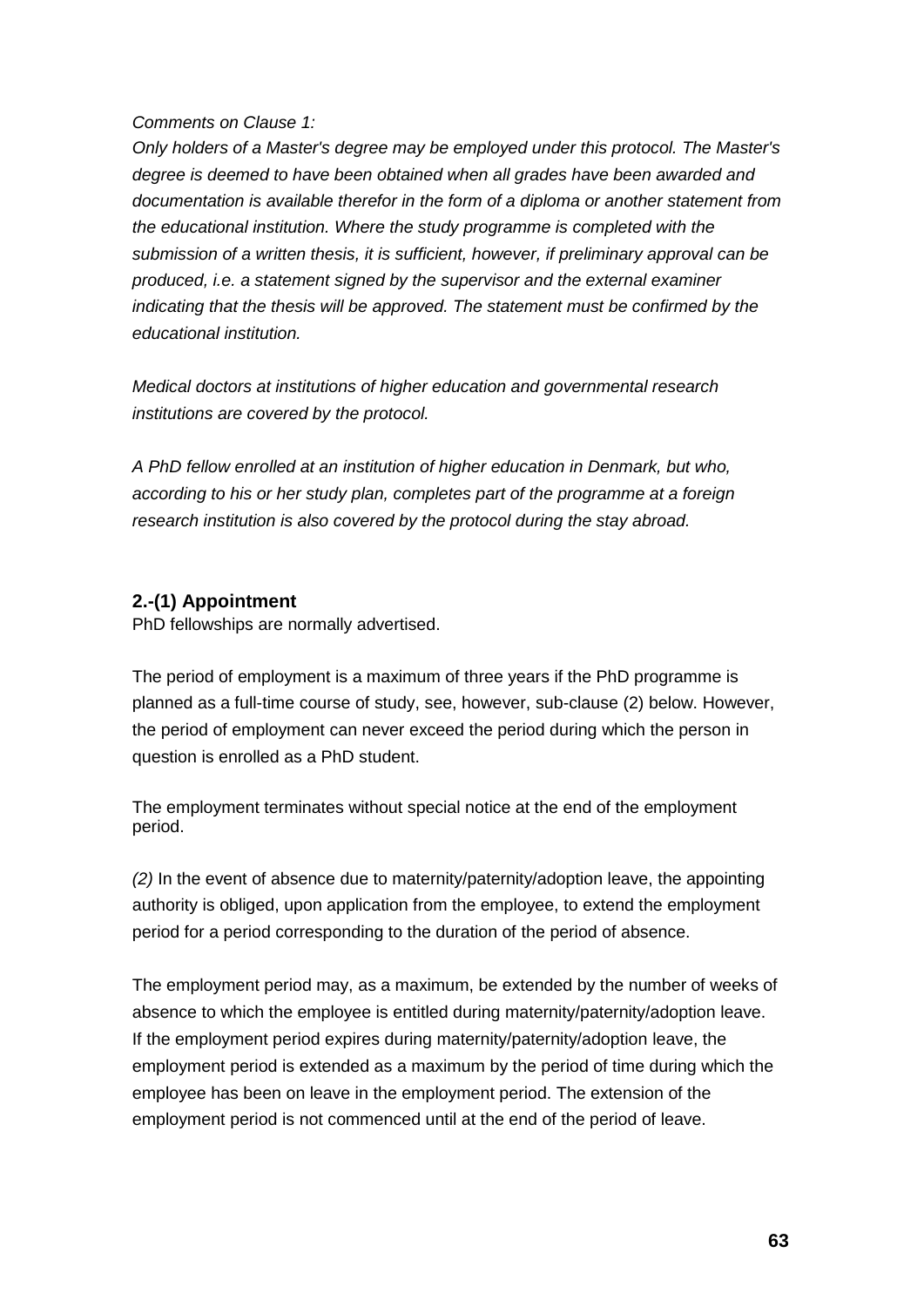The employment period may also be extended in the event of long-term illness where such illness has demonstrably delayed the study programme or as a result of the employee doing military service.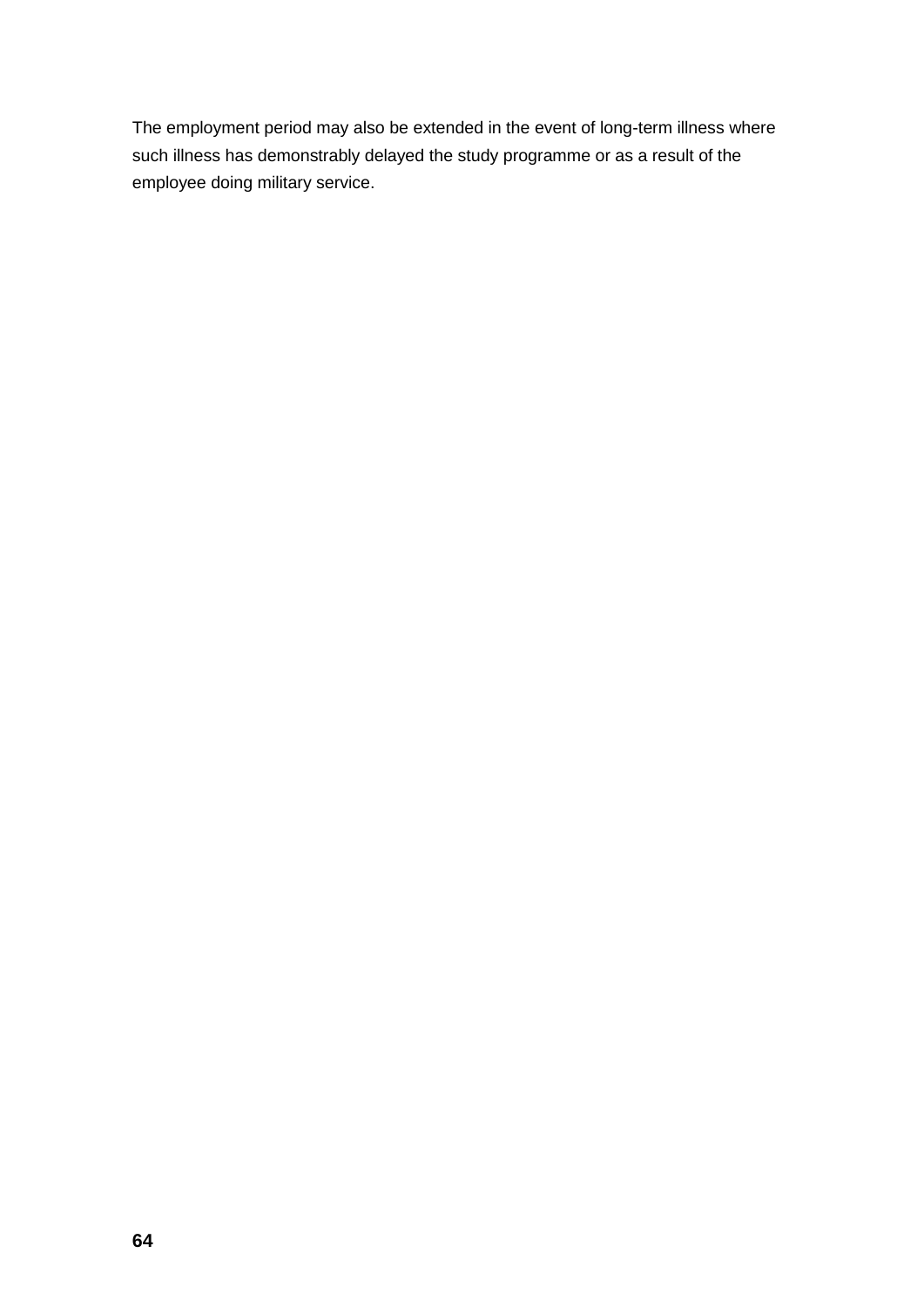*Comments on Clause 2:*

*It is a precondition for appointment that the person in question has been enrolled as a PhD student. The date of employment cannot be prior to the study start date.*

*The three-year employment period is calculated on a full-time basis.*

*If a person is awarded an SU PhD scholarship before obtaining his or her Master's degree (for example under the so-called 4+4 scheme), the period as a PhD fellow must be reduced by the time with which the PhD programme is thus reduced after the Master's degree has been obtained.*

*In connection with appointment in accordance with the protocol, the institutions are requested to notify the relevant organisation thereof as soon as possible.*

*The PhD fellow's employer is the institution enrolling or issuing a letter of appointment to the PhD fellow.*

*In all other respects, appointment takes place pursuant to the Ministerial Order on the Appointment of Academic Staff at Universities (the Appointment Order) (Bekendtgørelse om ansættelse af videnskabeligt personale ved universiteter (Ansættelsesbekendtgørelsen)) applicable at any time.*

### **3.-(1) Salary**

Based on the employee's educational background and seniority, his or her pay grade is determined in accordance with the relevant base pay scale defined in the collective agreement.

*(2)* PhD fellows enrolled before having obtained a Master's degree, e.g. under the socalled 4+4 scheme, are placed on the base pay scale once the Master's degree is obtained, and the PhD fellow subsequently accumulates seniority in accordance with the collective agreement.

### **4.-(1) Supplement**

Employees with a pay grade at base pay level 4 and above are awarded a nonpensionable supplement of DKK 14,900.

*(2)* In addition, local supplements may be agreed subject to the provisions set out in the collective agreement.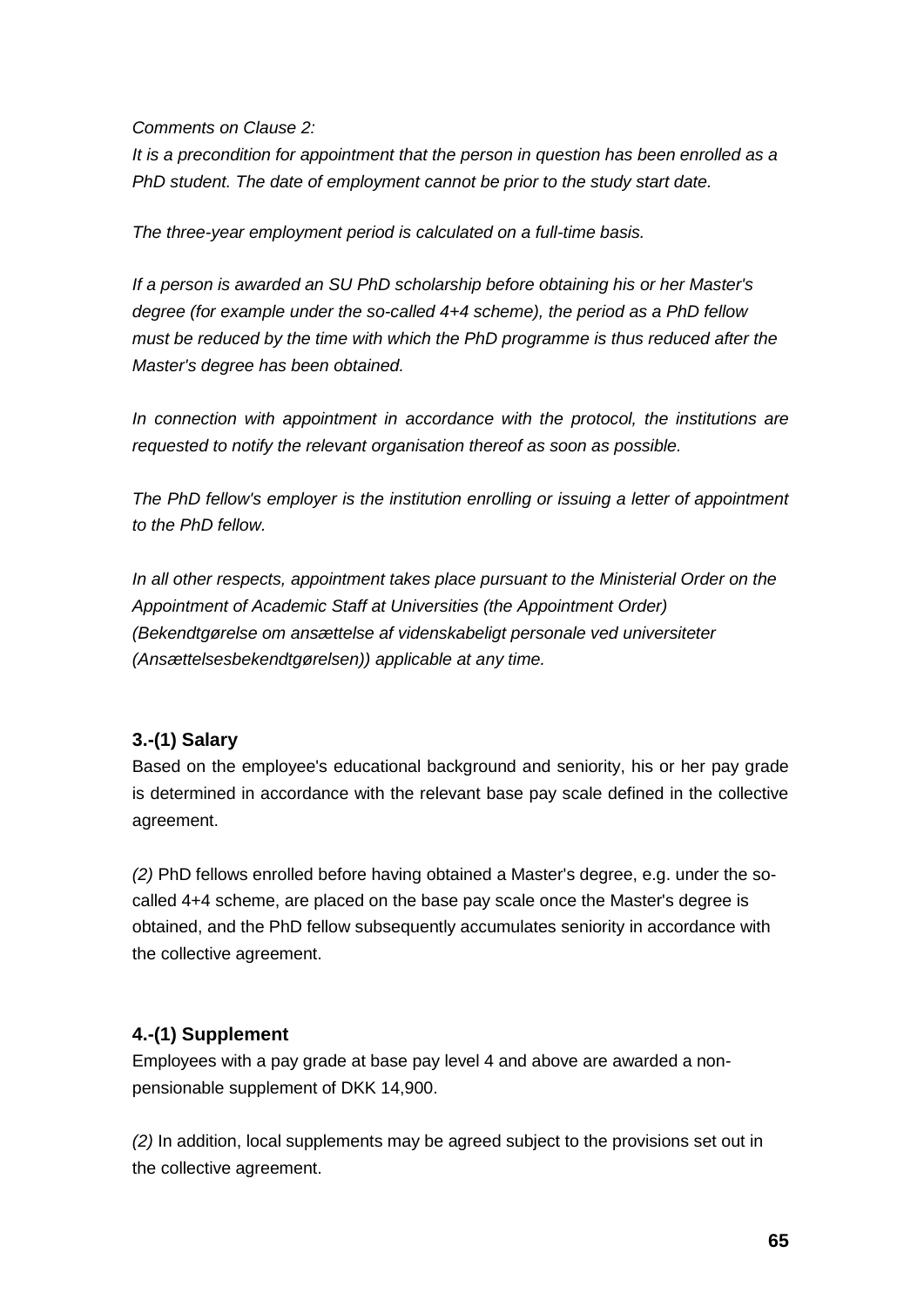*Comments on Clause 4:*

*PhD fellows are not covered by centrally or locally agreed supplements under sections 5(1) and 5(2) of the collective agreement.*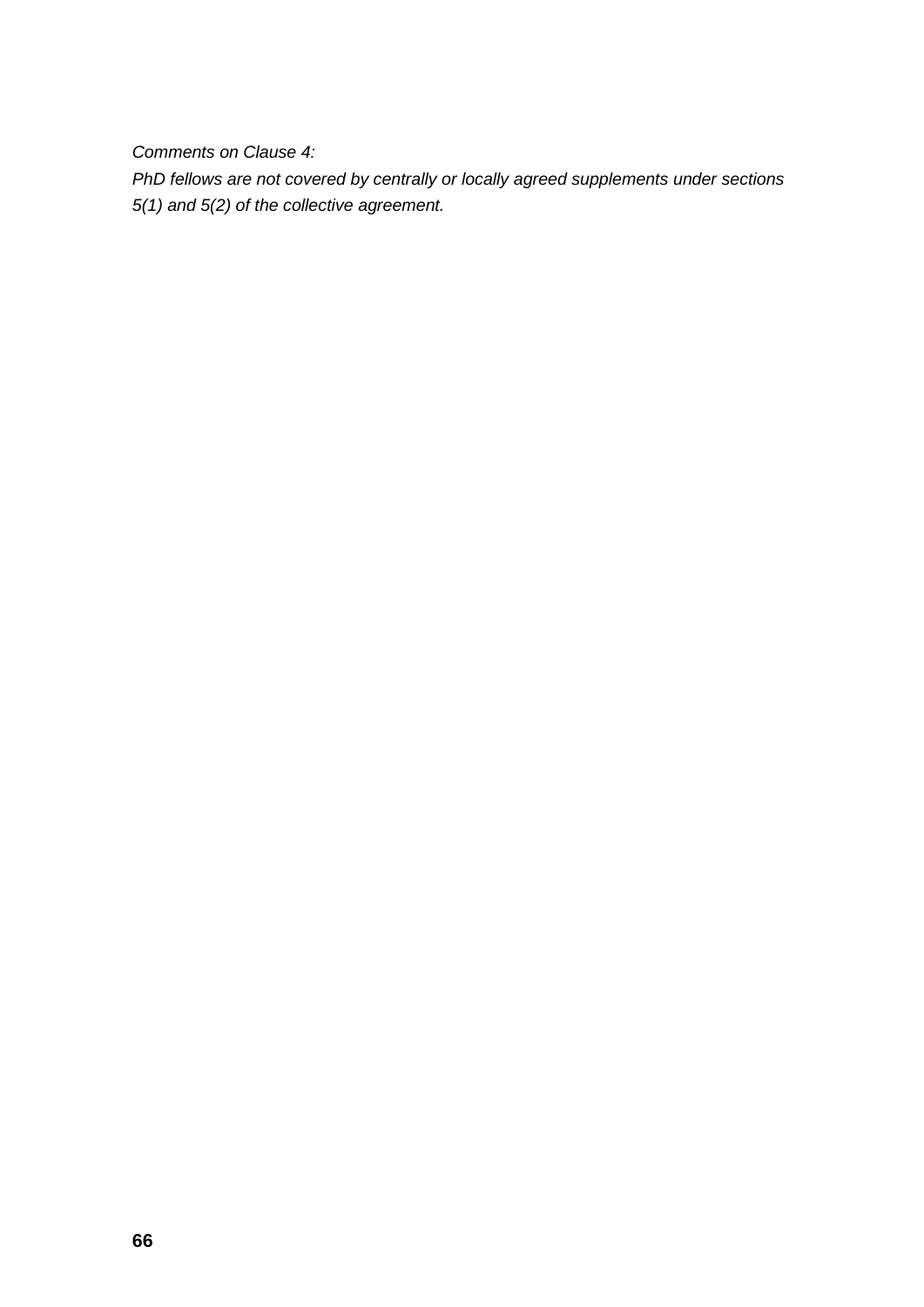## **5.-(1) Salary adjustment**

The total pay in accordance with Clauses 3 and 4 is adjusted in accordance with section 7 of the collective agreement.

## **6.-(1) Pension contribution**

The appointing authority pays a total pension contribution of 17.1%, one-third of which is considered the employee's own contribution. The pension contribution is calculated on the basis of the following pay elements:

- 1. 85% of the base pay;
- 2. Locally agreed permanent supplements; and
- 3. Locally agreed temporary supplements, unless otherwise agreed in the specific agreement on supplements.

*(2)* Upon the employee's request, the part of the pension contribution exceeding 16.8% may be paid as salary, see section 11 of the collective agreement.

## **7.-(1) Workload**

The PhD fellow's study performance must meet the requirements set out in the plan for the programme, see the PhD Order, including the study trips required in accordance with the study plan.

*(2)* The PhD fellow must perform work for the institution of employment according to its directions, corresponding to 840 working hours for a three-year term of employment.

*(3)* If the work set out in Clause 7(2) exceeds the 840 hours performed for the institution of employment, the employee will be paid at an hourly rate corresponding to 1/1,924 of the annual pay set out in Clauses 3 and 4.

*Comments on Clause 7:*

*No payment for additional work may be awarded to PhD fellows, see, however, 7(3).*

*The appointing authority is obliged to pay the full salary even though the institution does not utilise the 840 working hours, which are net working hours, within the threeyear period. The work may include dissemination, research, teaching, library work or other academic activities (excluding administrative work) which may relieve the other academic staff members.*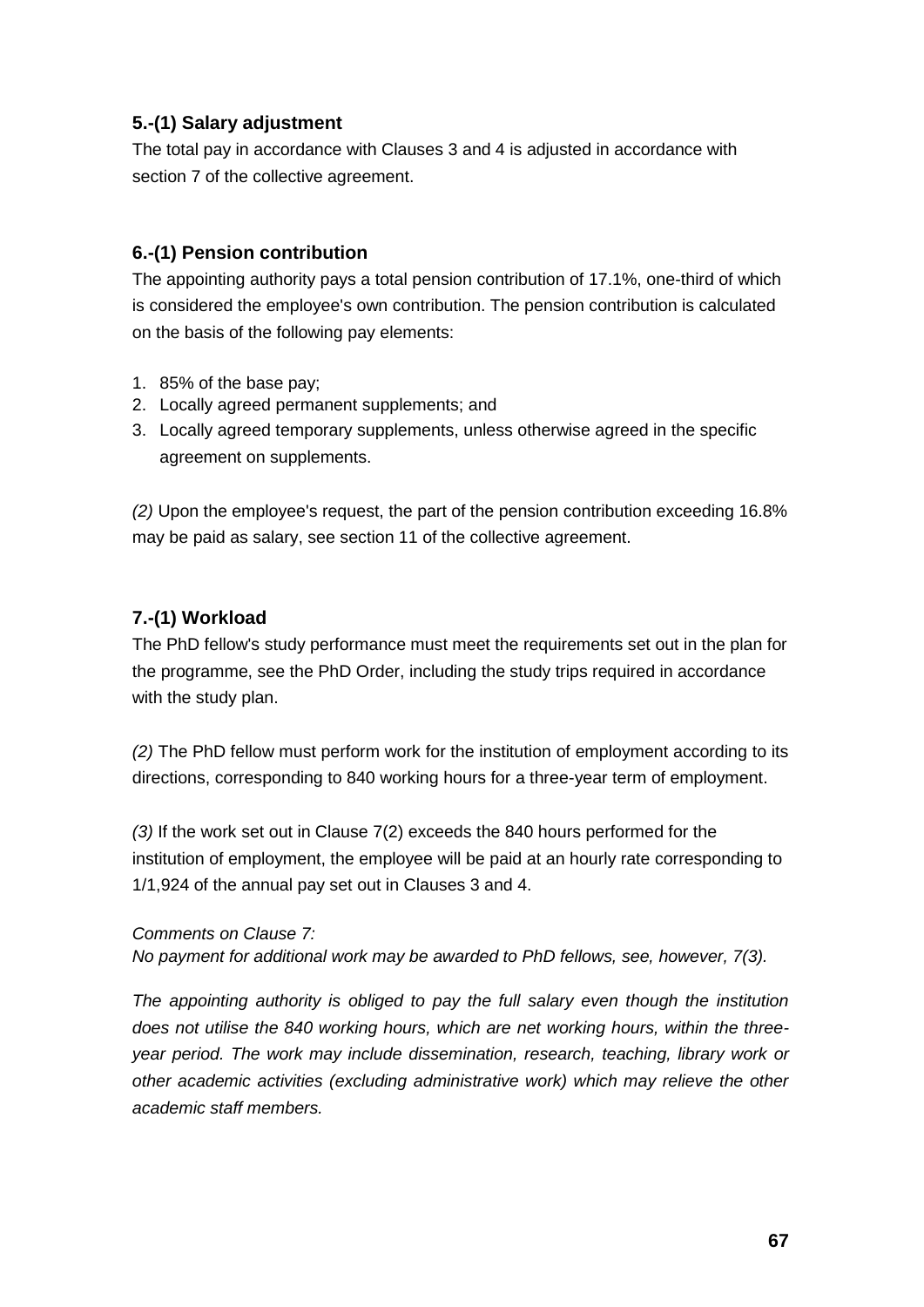*It is assumed that, in connection with the employment as a PhD fellow, both study plans and work tasks will normally be appropriately organised during the entire PhD programme period. It is also assumed that the tasks to be performed during the 840 working hours are normally finally agreed and mutually binding for one semester at a time.*

*Following a specific motivated request, the PhD fellow may in special cases be granted reduced working hours (reduction of the 840 working hours) against a corresponding salary reduction. Cancellation of all 840 working hours, for example, corresponds to the salary being reduced by one-sixth during the entire fellowship period. Upon agreement between the PhD fellow and the institution, an agreement may be made on work exceeding the 840 hours if this is compatible with the studies, see 7(3).*

### **8.-(1) Leave**

Unpaid leave may be granted subject to agreement between the PhD fellow, the educational institution and the appointing authority. The provisions on leave set out in the collective agreement are applicable in all other respects.

### **9.-(1) Termination of employment**

PhD fellows are covered by the rules on termination and dismissal set out in the collective agreement, subject to the exception mentioned in 9(2).

*(2)* When the enrolment at the institution of higher education terminates or is terminated, the employment terminates without special notice, unless otherwise agreed.

### *Comments on Clause 9:*

*The employment terminates without special notice at the end of the employment period.*

*The enrolment may be terminated upon the PhD fellow's request or in accordance with the provisions of the Ministerial Orders on the PhD programme and the PhD degree issued by the Danish Ministry of Higher Education and Science.*

*Dismissal may not normally be motivated by lack of funding.*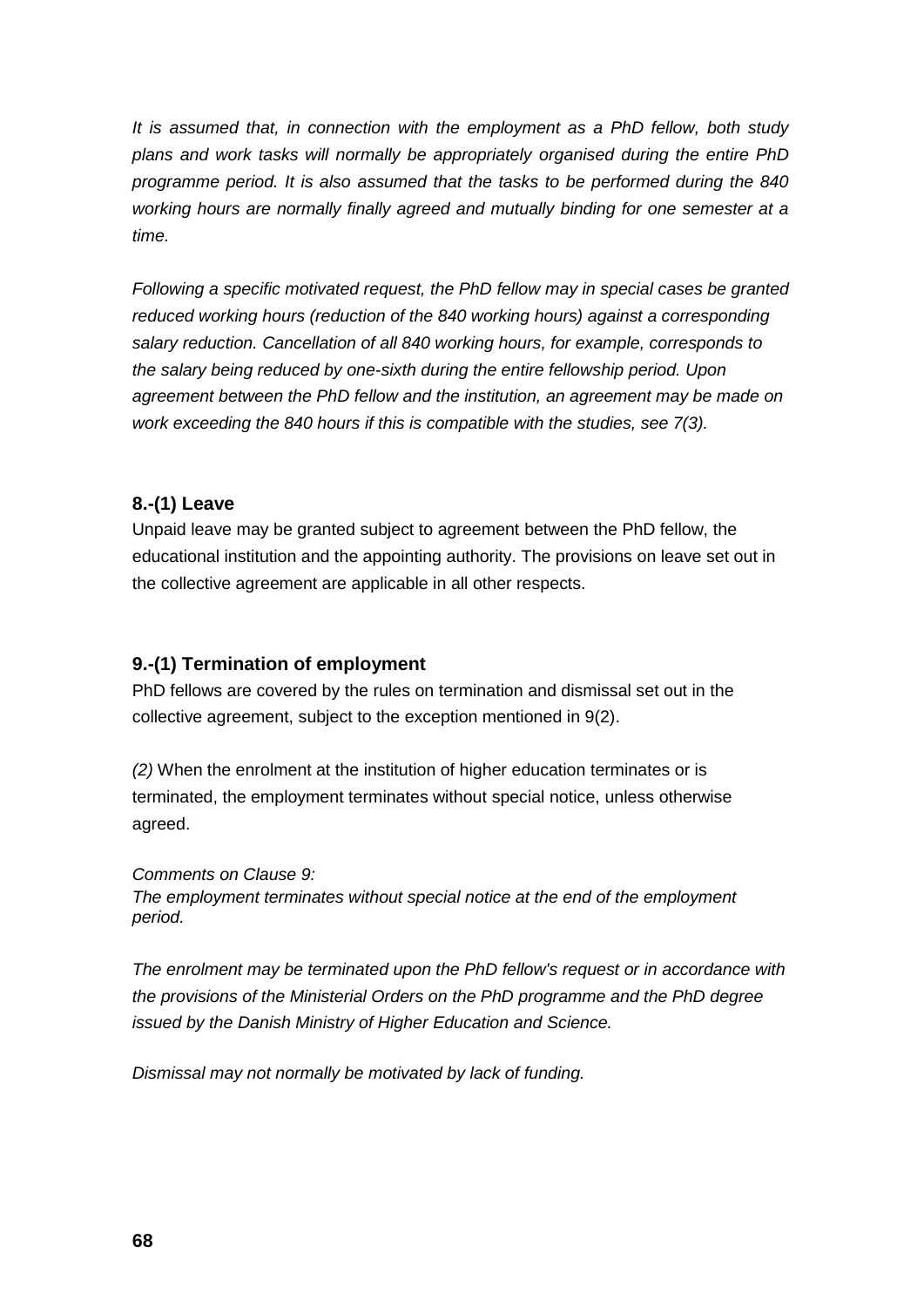### **10.-(1) Reimbursement of expenses and relocation allowance**

PhD fellows are not covered by the rules in the collective agreement on reimbursement of expenses pertaining to business trips and relocation allowance.

### *Comments on Clause 10:*

*This does not mean that expenses related to trips and stays abroad cannot be reimbursed in specific instances, the maximum limit for such reimbursement, however, corresponding to the rules applicable to travelling expenses as well as hourly and daily allowances for public servants.*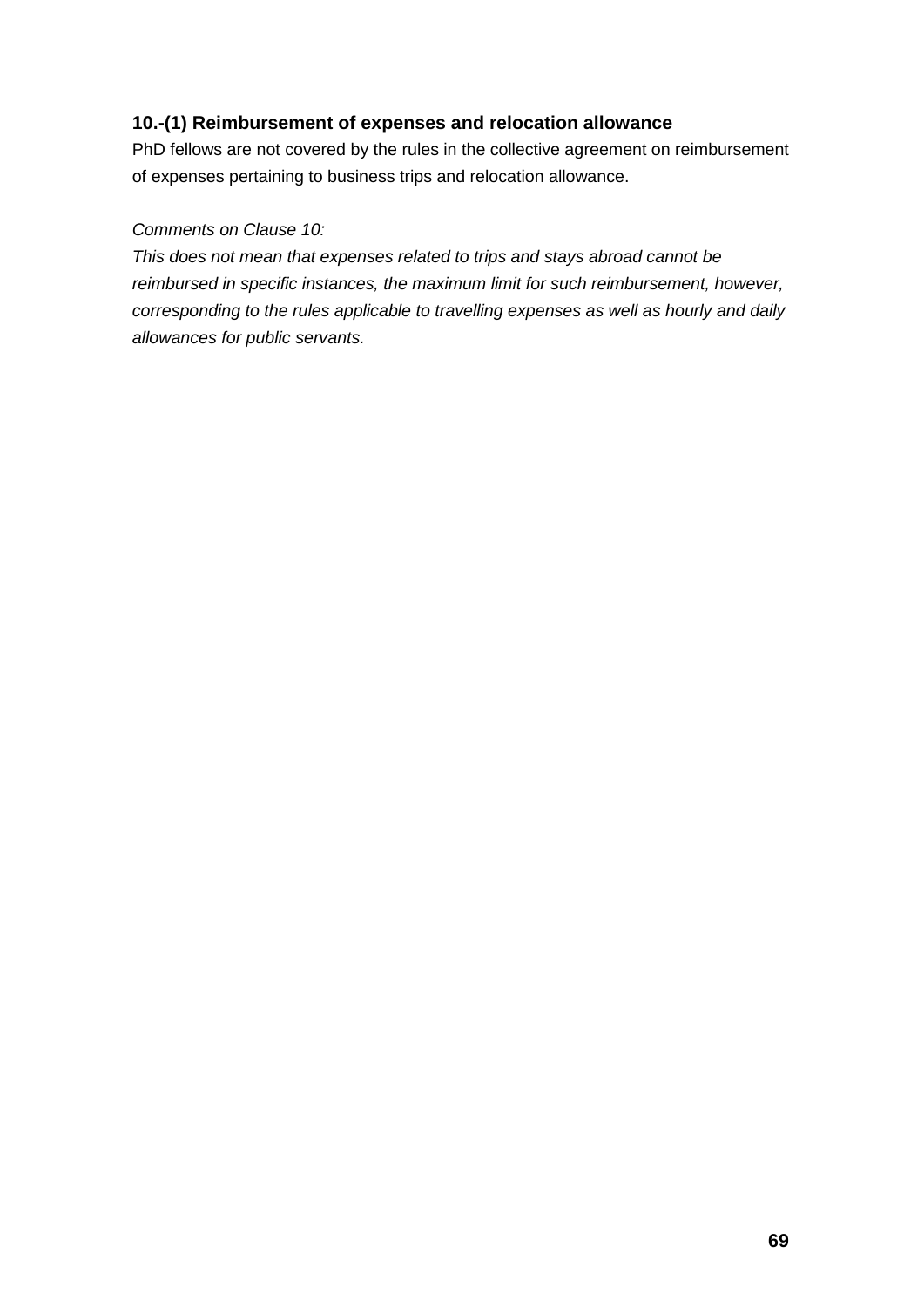# **Agreement on PhD fellows enrolled at foreign institutions during the entire PhD programme**

PhD fellows enrolled on a PhD programme abroad during the entire programme may be employed under the protocol on PhD students on the following conditions:

### **1.-(1) Study performance**

The PhD fellow must perform the work required for the programme, but he or she is not obliged to perform the work set out in 7(2) of the protocol on PhD fellows (Appendix 5).

## **2.-(1) Salary**

The annual base pay amounts to DKK 231,987 net.

## **3.-(1) Pension contribution**

The annual pension contribution totals DKK 43,265, consisting of the employee's own contribution of DKK 14,422 and the employer's contribution of DKK 28,843.

*(2)* Upon the employee's request, the part of the pension contribution exceeding 16.8% – i.e. DKK 759 – may be paid as salary, see section 11 of the collective agreement.

### *Comments on Clauses 2 and 3:*

*As is the case for other PhD fellows, the employer is the authority issuing the letter of appointment to the PhD fellow.*

*The salary and pension contribution are set out in annual basic amounts (31 March*  2012 level). The salary is fixed on the assumption that it is tax-free in Denmark under *section 33A of the Danish Tax Assessment Act (Ligningsloven). No allowance will, however, be paid concurrently with this under section 7, letter r, or section 9(5) of the Danish Tax Assessment Act, i.e. the PhD fellow will not be paid hourly and daily allowances during the stay at the foreign educational institution.*

*The pension contribution is calculated as 17.1% of DKK 297.660 of an annual basic amount (calculation basis).*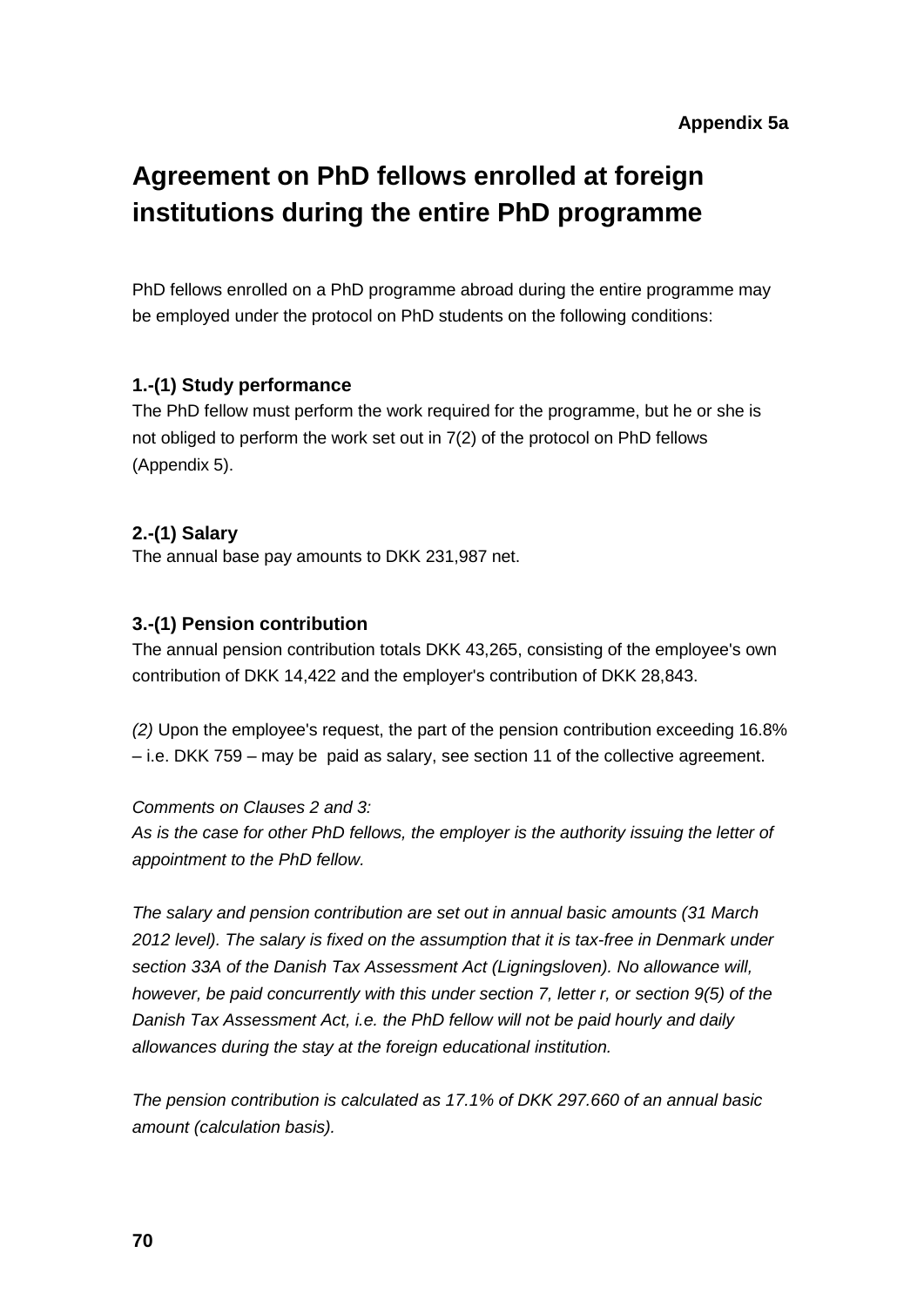# **Agreement on the conditions for PhD fellows enrolled at the European University <b>Four** linstitute in **Florence**

### **1.-(1) Scope**

The agreement covers PhD fellows enrolled at the European University Institute in Florence.

# **2.-(1) PhD degree programme at the European University Institute in Florence**

The European University Institute in Florence was established by an intergovernmental convention and is co-funded by the EU Member States. The purpose and framework of the Institute are defined in the convention between the Member States.

The degree programme at the European University Institute in Florence is organised as a four-year programme. The **Doget PhD fellows are enrolled with a view to acquiring a** PhD degree.

# **3.-(1) Salary and pension**

During the first three years of study, PhD fellows enrolled at the European University Institute in Florence are covered by the agreement on PhD fellows enrolled at foreign institutions during the entire PhD programme, see the protocol on PhD fellows (Appendix 5a in the collective agreement for state-employed academics).

*(2)* If the PhD fellow meets the conditions for being granted a fellowship during the fourth year of study, the PhD fellow continues to be covered by the agreement on PhD fellows enrolled at foreign institutions during the entire PhD degree **DEFORE** programme.

The salary during the fourth year is reduced by the value of the fellowship paid by the European University Institute in Florence.

*(3)* Pension contributions are paid in accordance with section 3 of the agreement on PhD fellows enrolled at foreign institutions during the entire PhD programme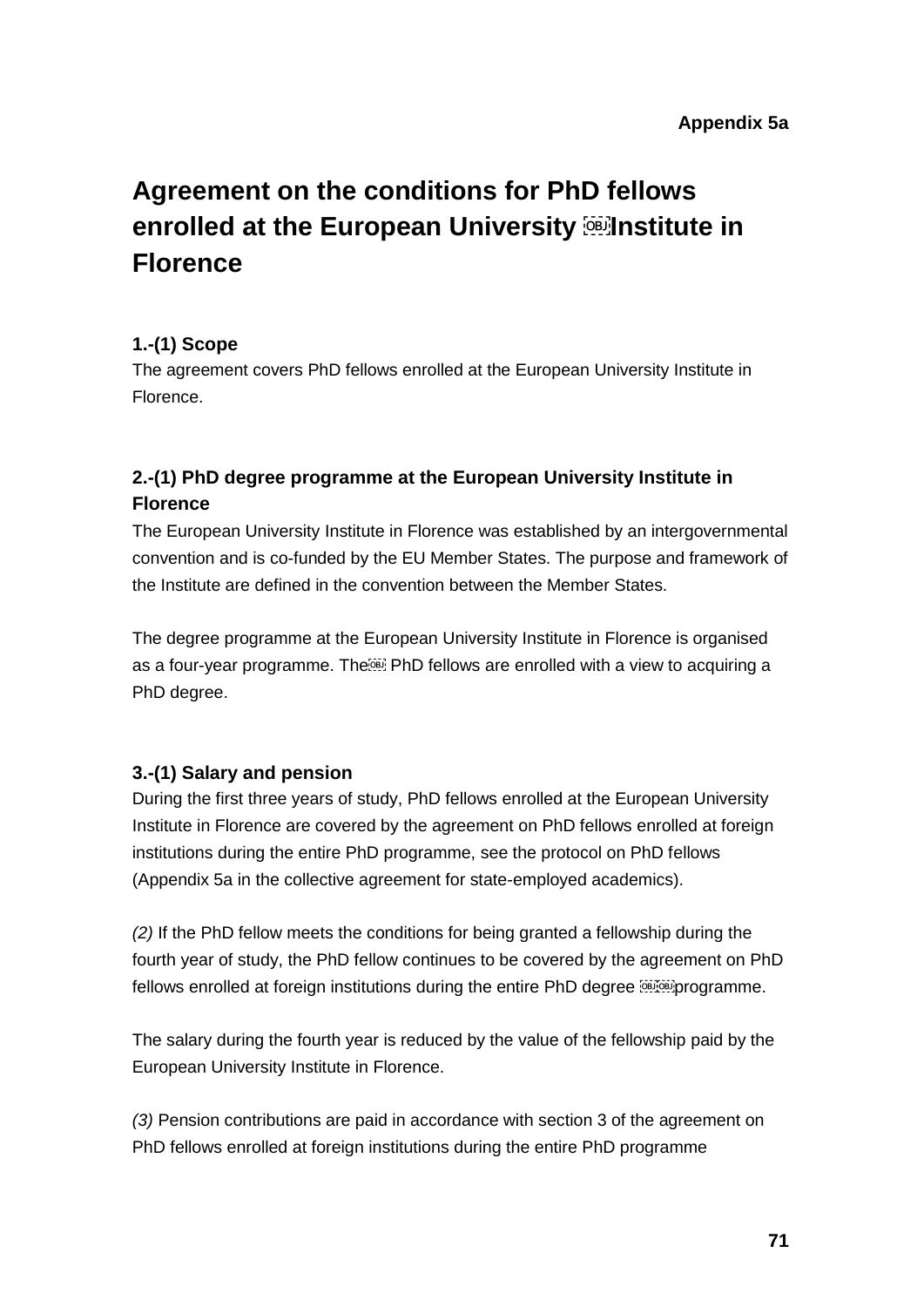# **Agreement on remuneration for PhD students for work performed in connection with the PhD programme**

In accordance with the general agreement entered into between the Danish Ministry of Finance and the Danish Confederation of Professional Associations of 28 May 1991, the Ministry of Finance and the Danish Confederation of Professional Associations agreed on the following remuneration for PhD students for work performed in connection with the PhD programme.

#### *Comments:*

*This agreement only covers PhD students not covered by the protocol on PhD fellows.*

*These are, for example, PhD students:*

- *1. Enrolled in a PhD programme before having obtained a Master's degree; or*
- 2. *Enrolled in a PhD programme after having obtained a Master's degree, but not employed as PhD fellows (e.g. a person whose PhD fellowship has terminated, but who has not yet completed his or her PhD dissertation).*

*If the employment is for a duration of more than one month, and if the average weekly working hours exceed eight hours (calculated over a four-week period), the employer must notify the employee in writing about the conditions of employment (see the Ministry of Finance's Circular of 14 June 2002 on the obligation of the employer to inform the employee of the terms of employment).*

### **1.-(1) Scope**

The agreement covers PhD students who, in accordance with the Ministry of Higher Education and Science's Ministerial Orders on the PhD programme and the PhD degree, are enrolled as PhD students, but who are not employed as PhD fellows.

*(2)* The work tasks consist of teaching, assistance in connection with research projects, dissemination and other work which may relieve the other academic staff members.